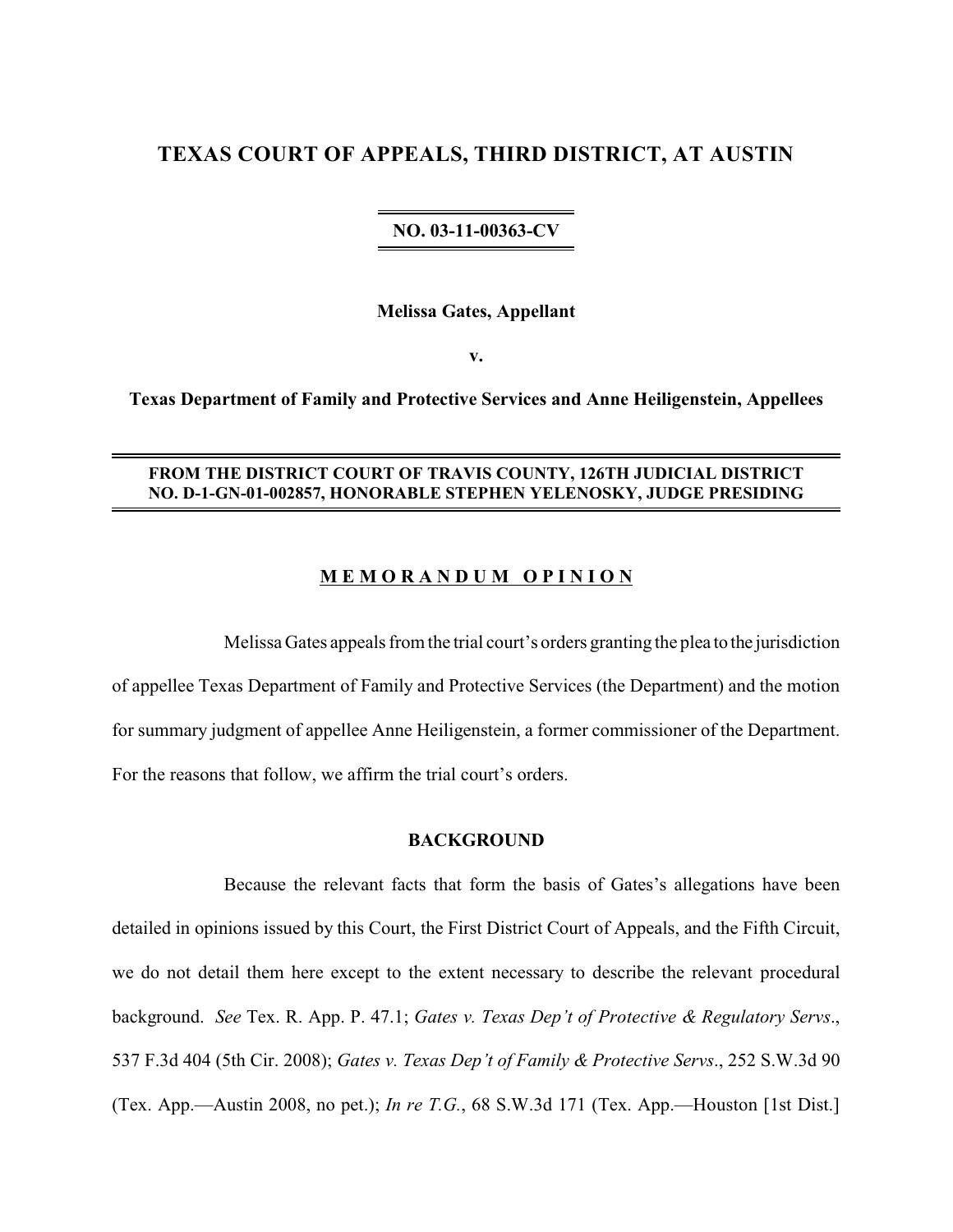2002, pet. denied)*; see also Gates v. Fort Bend Cnty. Child Advocates, Inc*., No. 01-03-01298-CV, 2005 Tex. App. LEXIS 4141 (Tex. App.—Houston [1st Dist.] May 26, 2005, pet. denied) (mem. op.).

Gates filed suit in 2001 against the Department. By her third amended petition, Heiligenstein, the Department's commissioner at the time, was a defendant. Gates's claims addressed the Department's investigation and subsequent actions after it received a report of child abuse by Gates in February 2000. *See* Tex. Fam. Code § 261.301 (requiring Department to "make prompt and thorough investigation of a report of child abuse"). Gates contended that the Department's investigation was not "thorough," *see id.*, and challenged the Department's administrative "summary finding" of "reason-to-believe" that Gates was a "designated perpetrator" responsible for child abuse. *See* 40 Tex. Admin. Code §§ 700.511 (Child Protective Services, Disposition of the Allegations of Abuse or Neglect), .512 (Conclusions About Roles).<sup>1</sup> Gates challenged the Department's placement of her name in its central registry of reported child-abuse cases and sought to have her name removed. *See* Tex. Fam. Code § 261.002(a) (requiring Department to "establish and maintain in Austin a central registry of reported cases of child abuse or neglect"); 40 Tex. Admin. Code § 700.104 (Child Abuse and Neglect Central Registry). She also challenged the Department's delay of her request for an Administrative Review of Investigative Findings (ARIF), *see* 40 Tex. Admin. Code § 700.516, and the fairness of the ARIF itself,<sup>2</sup> and

<sup>&</sup>lt;sup>1</sup> Unless otherwise stated, citations to the Texas Administrative Code are to chapter 700, which chapter addresses Child Protective Services.

<sup>&</sup>lt;sup>2</sup> See generally *Gates v. Texas Dep't of Family & Protective Servs.*, 252 S.W.3d 90, 93 (Tex. App.—Austin 2008, no pet.) (describing ARIF remedy).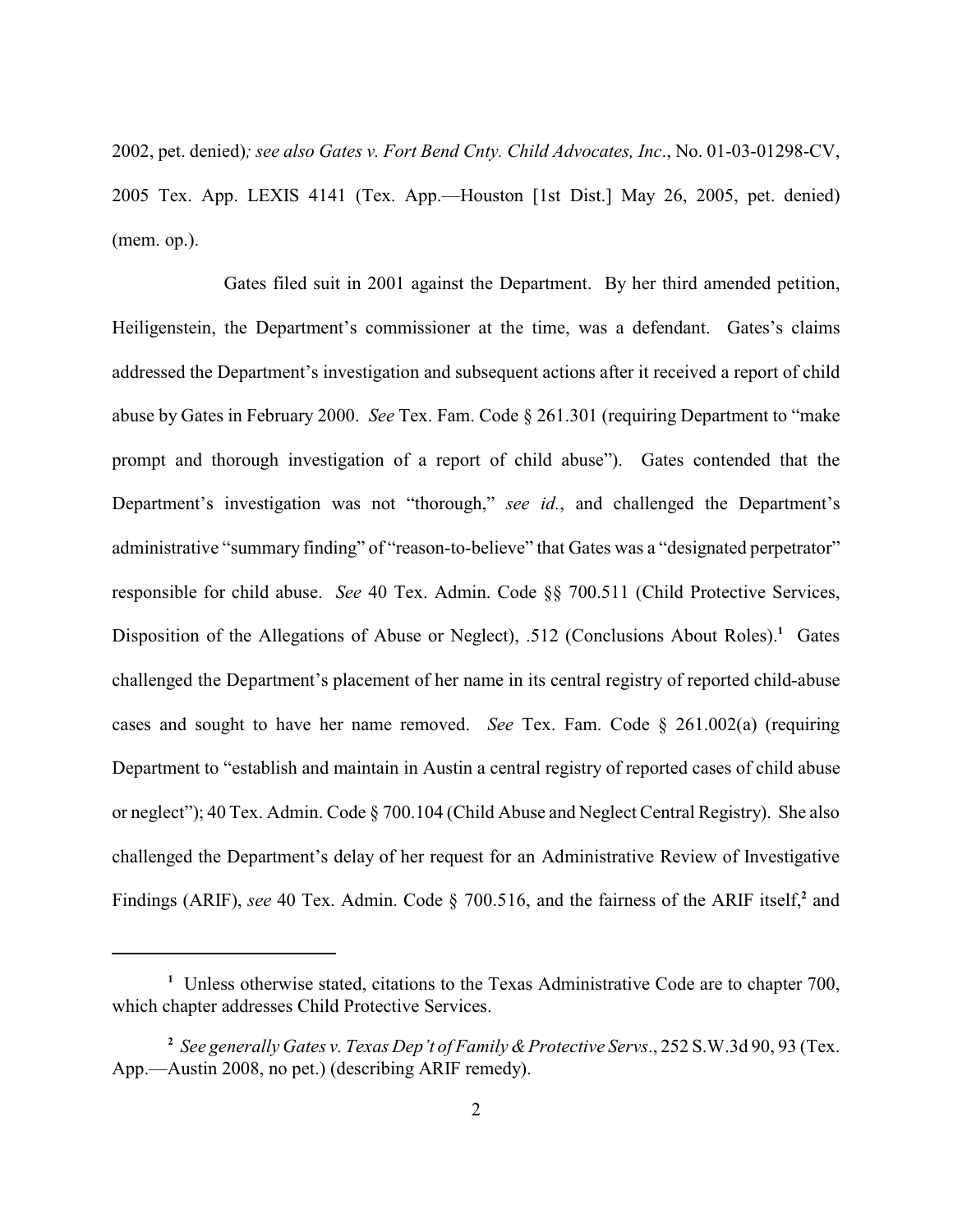alleged that the Department had improperly released confidential information. *See* Tex. Fam. Code § 261.201 (addressing confidentiality and disclosure of information, including reports of alleged or suspected child abuse or neglect); *see also* 40 Tex. Admin. Code § 700.203 (Access to Confidential Information Maintained by the Texas Department of Family and Protective Services (DFPS)).

Appellees filed a plea to the jurisdiction and a motion for summary judgment in July 2010. In their summary judgment motion, appellees asserted, among other grounds, that Gates's claims were barred by res judicata because they were "almost identical" and concerned "the same nucleus of operative facts at issue in prior lawsuits." In their plea, appellees asserted that the trial court lacked jurisdiction over Gates's claims based primarily upon the opinions in *L.C. v. Texas Department of Family and Protective Services*, No. 03-07-00055-CV, 2009 Tex. App. LEXIS 8778 (Tex. App.—Austin Nov. 13, 2009, no pet.) (mem. op.), and *City of El Paso v. Heinrich*, 284 S.W.3d 366 (Tex. 2009). Appellees argued that the court lacked jurisdiction over her claims brought under the Uniform Declaratory Judgments Act (UDJA), *see* Tex. Civ. Prac. & Rem. Code §§ 37.001–.011, because: (i) the Department was not a proper party, (ii) Gates sought to control discretionary state action and thus had failed to establish a waiver of immunity, (iii) Gates had failed to show that Heiligenstein acted ultra vires of her constitutional or statutory authority, and (iv) the UDJA was not a stand-alone cause of action. As to Gates's constitutional claims, appellees contended that she had not suffered a cognizable injury and that claims were not ripe for judicial review. A few weeks later, appellees filed an amended plea to the jurisdiction, raising the same grounds as their initial plea to the jurisdiction.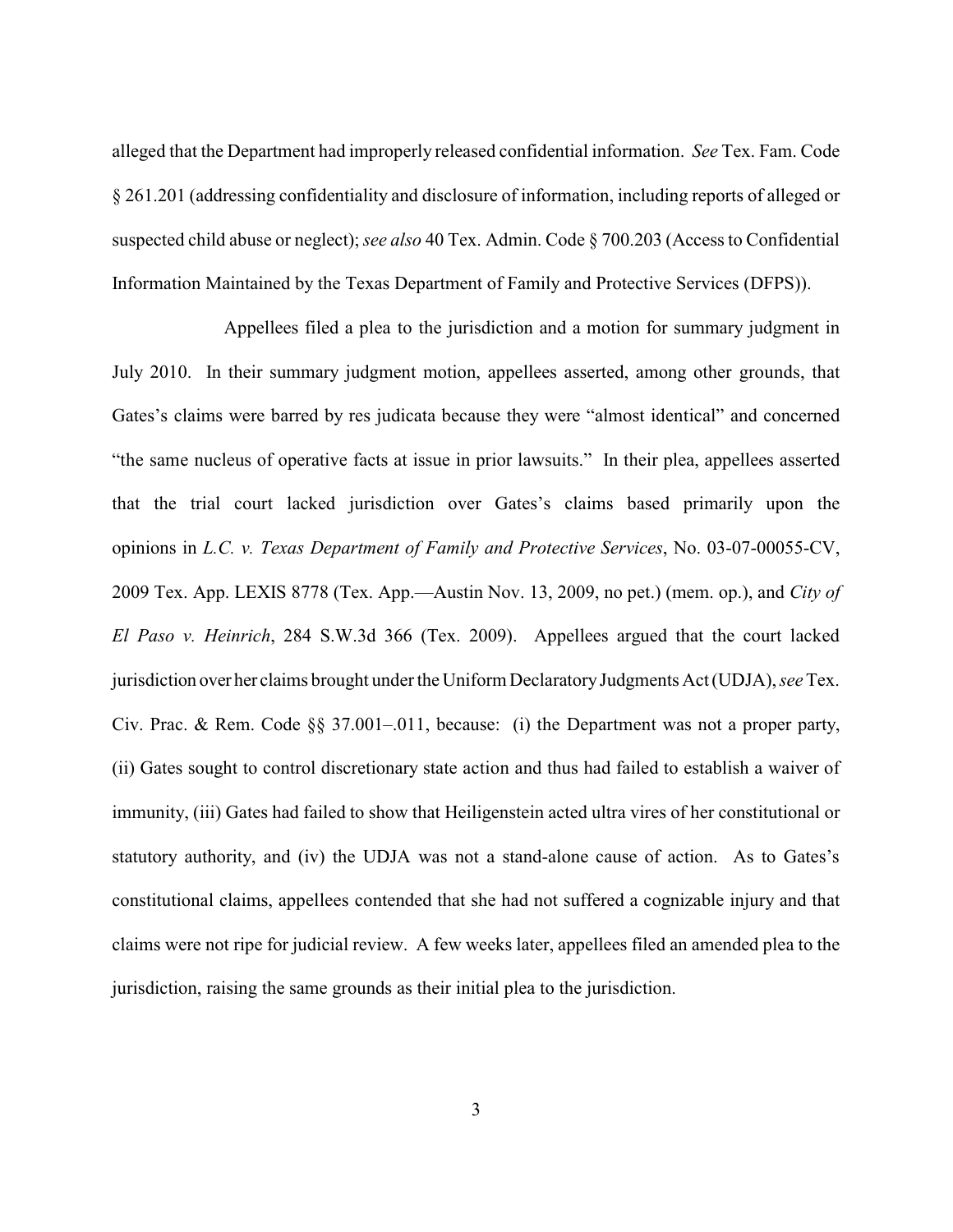Gates responded to the summary judgment motion and the pleas to the jurisdiction. She disputed that her claims were barred by res judicata and contended that the trial court had jurisdiction over her claims. She asserted that she had standing and that her claims were ripe because she had been and continued to be injured by the Department's alleged actions. Gates alleged that the summary finding that she was a "designated perpetrator" formed the basis of the Department's family service plan for her family and its petition to terminate her parental rights and that the entry of her name in the registry caused the Department to give greater weight to subsequent allegations against her and could preclude her from adopting or from working in child care. She also alleged that the Department released confidential information about her to others and that it delayed and failed to provide a fair ARIF. The ARIF was held in November 2008.

After a hearing in October 2010, the trial court signed an order that granted the motion for summary judgment as to Gates's claims against Heiligenstein. The court also granted the plea to the jurisdiction as to all of Gates's claims except it deferred ruling on the plea with respect to claims based upon an interview and transportation of one of Gates's children in 2001,<sup>3</sup> and it gave Gates "until November 19, 2010, to replead with respect to any injury claimed by the Department's alleged release of information in the registry in an attempt to establish the court's jurisdiction over that claim."

In January 2011, Gates filed a motion for leave to file her Fifth Amended Original Petition. A few weeks later, the Department filed a supplemental plea to the jurisdiction addressing

<sup>&</sup>lt;sup>3</sup> The trial court granted the plea "as to the claims based on the Department's pursuit of a safety plan, on the denial of an opportunity to adopt through the Department, and on the delay of the ARIF"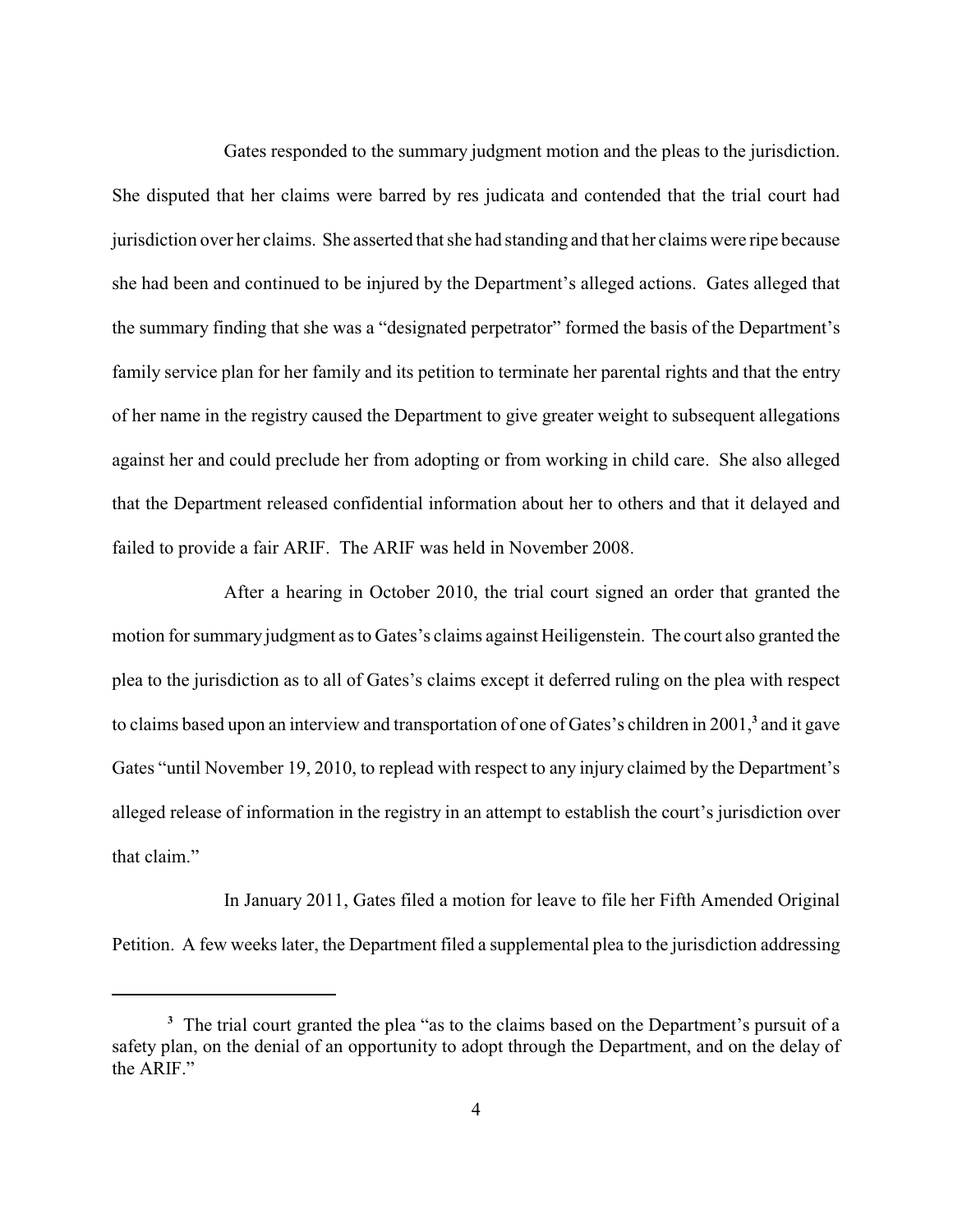Gates's claims based upon the alleged release of information about her. The Department urged that she did not claim any "stigma" or "stigma plus" related to the alleged releases. Shortly thereafter, Gates filed her Fifth Amended Original Petition as well as a supplement to that petition. In the supplement, Gates alleged that the Department and Heiligenstein violated section 2001.004 of the Government Code by promulgating invalid rules and that the defendants were not entitled to immunityunder section 2001.038 of the Government Code. *See*Tex. Gov't Code §§ 2001.004, .038. Gates also filed a response to the Department's supplemental plea to the jurisdiction.

In March 2011, the trial court granted the Department's pleas and dismissed all of Gates's remaining claims for lack of jurisdiction. In its order, the trial court stated that it considered the Department's plea, its amended plea, and its supplemental plea to the jurisdiction, as well as Gates's responses. Gates filed a request for findings of fact and conclusions of law, but the trial court declined the request. Gates also filed a motion for new trial, which was overruled by operation of law. This appeal followed.

## **ANALYSIS**

Gates raises two issues on appeal. She contends that the trial court erred in concluding that it did not have jurisdiction in light of the facts alleged and claims asserted in her Fifth Amended Original Petition and supplement to that petition and that the trial court erred in granting Heiligenstein's motion for summary judgment.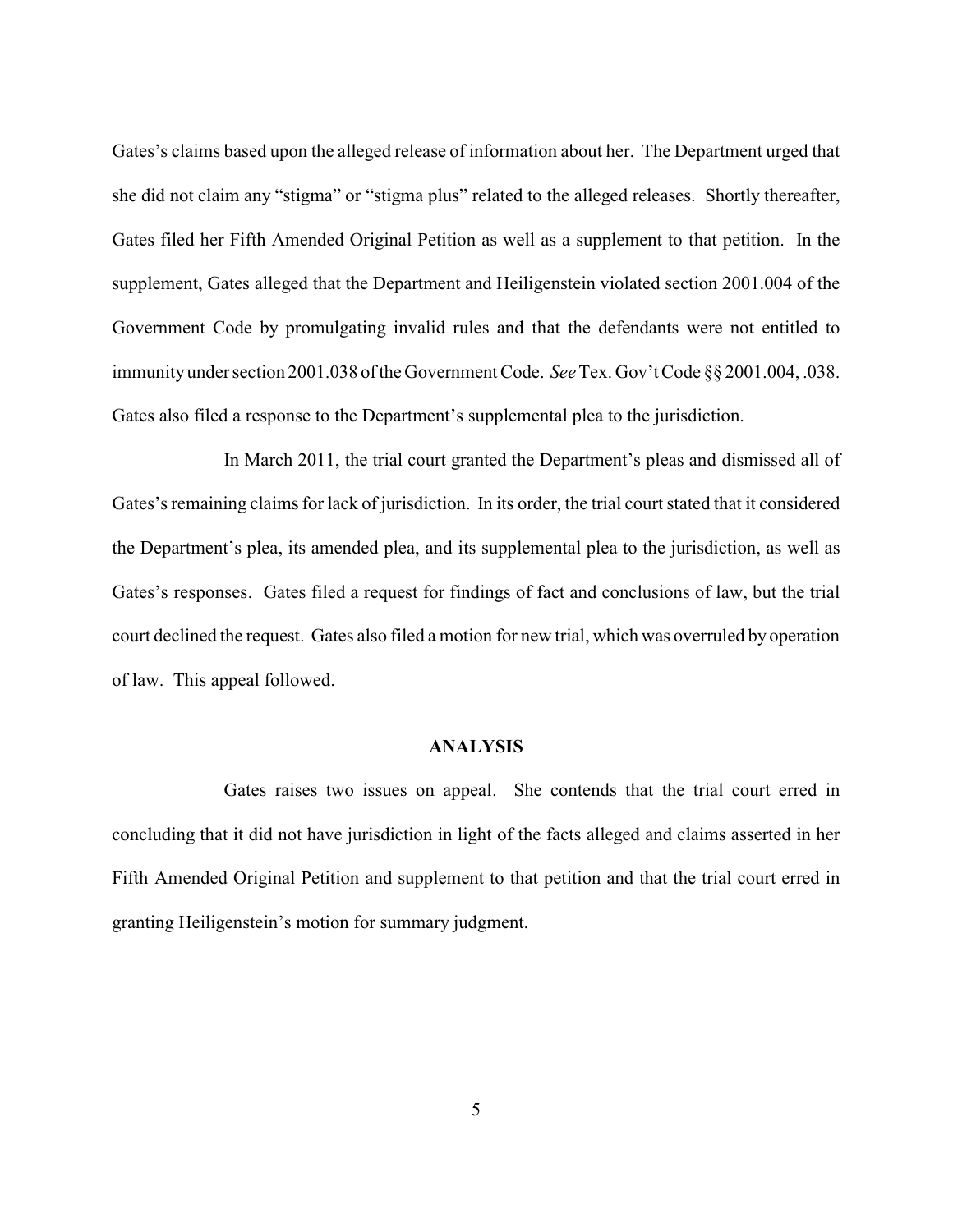#### *Standard of Review*

We review a plea questioning the trial court's subject matter jurisdiction de novo. *See Texas Dep't of Parks & Wildlife v. Miranda*, 133 S.W.3d 217, 226 (Tex. 2004). We focus first on the plaintiff's petition to determine whether the facts that were pled affirmatively demonstrate that subject matter jurisdiction exists. *Id*. at 226. We construe the pleadings liberally in favor of the plaintiff. *Id*. If a plea to the jurisdiction challenges the existence of jurisdictional facts, the trial court may consider evidence and must do so when necessary to resolve the jurisdictional issues raised. *Id*. at 227 (citing *Bland Indep. Sch. Dist. v. Blue*, 34 S.W.3d 547, 555 (Tex. 2000)).

We also review the trial court's decision to grant summary judgment de novo. *Texas Mun. Power Agency v. Public Util. Comm'n of Tex*., 253 S.W.3d 184, 192 (Tex. 2007); *Valence Operating Co. v. Dorsett*, 164 S.W.3d 656, 661 (Tex. 2005). To prevail on a traditional motion for summary judgment, the movant must establish that there are no genuine issues of material fact and the movant is entitled to judgment as a matter of law. Tex. R. Civ. P. 166a(c); *Provident Life & Accident Ins. Co. v. Knott*, 128 S.W.3d 211, 215–16 (Tex. 2003).

### *Claims Against the Department*

The trial court concluded that it did not have subject matter jurisdiction over Gates's claims against the Department. In her first issue, Gates challenges this conclusion, urging that the trial court had jurisdiction over all of her claims. Appellees counter that the trial court did not err in dismissing Gates's claims based upon lack of standing and ripeness.

Subject matter jurisdiction requires a plaintiff bringing suit to have standing to do so. *Texas Ass'n of Bus. v. Texas Air Control Bd*., 852 S.W.2d 440, 443–45 (Tex. 1993). To have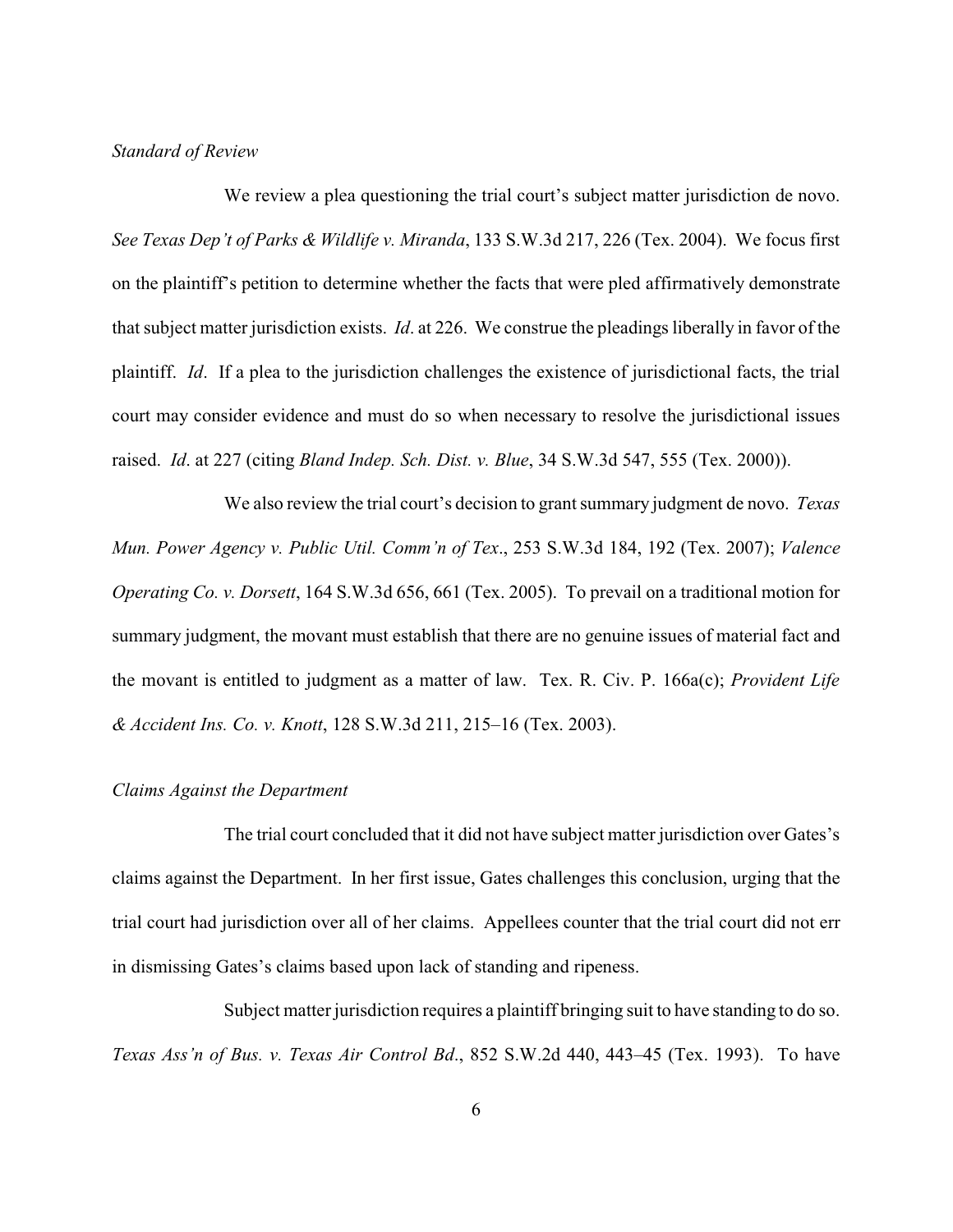standing, the plaintiff must show an "'injury in fact,' an invasion of a legally protected interest that is concrete and particularized, and that is actual or imminent rather than conjectural or hypothetical." *Save Our Springs Alliance, Inc. v. City of Dripping Springs*, 304 S.W.3d 871, 878 (Tex. App.—Austin 2010, pet. denied) (quoting *Lujan v. Defenders of Wildlife*, 504 U.S. 555, 560–61 (1992)); *see also Texas Ass'n of Bus*., 852 S.W.2d at 446 (plaintiff bears burden to plead facts affirmatively demonstrating trial court's jurisdiction); *Webb v. Voga*, 316 S.W.3d 809, 812 (Tex. App.—Dallas 2010, no pet.) ("Standing is generally a question of law determined from the pleadings."). Trial courts also do not have subject jurisdiction over claims that are not ripe. *See Waco Indep. Sch. Dist. v. Gibson*, 22 S.W.3d 849, 852 (Tex. 2000) ("A case is not ripe when determining whether the plaintiff has concrete injury depends on contingent or hypothetical facts, or upon events that have not yet come to pass.").

As a preliminary matter, the parties join issue with whether we should consider the Fifth Amended Original Petition or an earlier petition in our analysis. Because we conclude the jurisdictional defects in the Fifth Amended Original Petition cannot be cured, we will consider that petition as well as Gates's supplement to that petition, in our analysis. *See Texas A&M Univ. Sys. v. Koseoglu*, 233 S.W.3d 835, 839–40 (Tex. 2007) (requiring reasonable opportunity to amend pleadings to attempt to cure jurisdictional defects if defects can be cured). Gates, however, does not address all of the claims asserted in her Fifth Amended Original Petition and supplement in her appellant's brief. We limit our review then to the claims that she does address. *See Canton-Carter v. Baylor Coll. of Med*., 271 S.W.3d 928, 930 (Tex. App.—Houston [14th Dist.] 2008, no pet.) ("In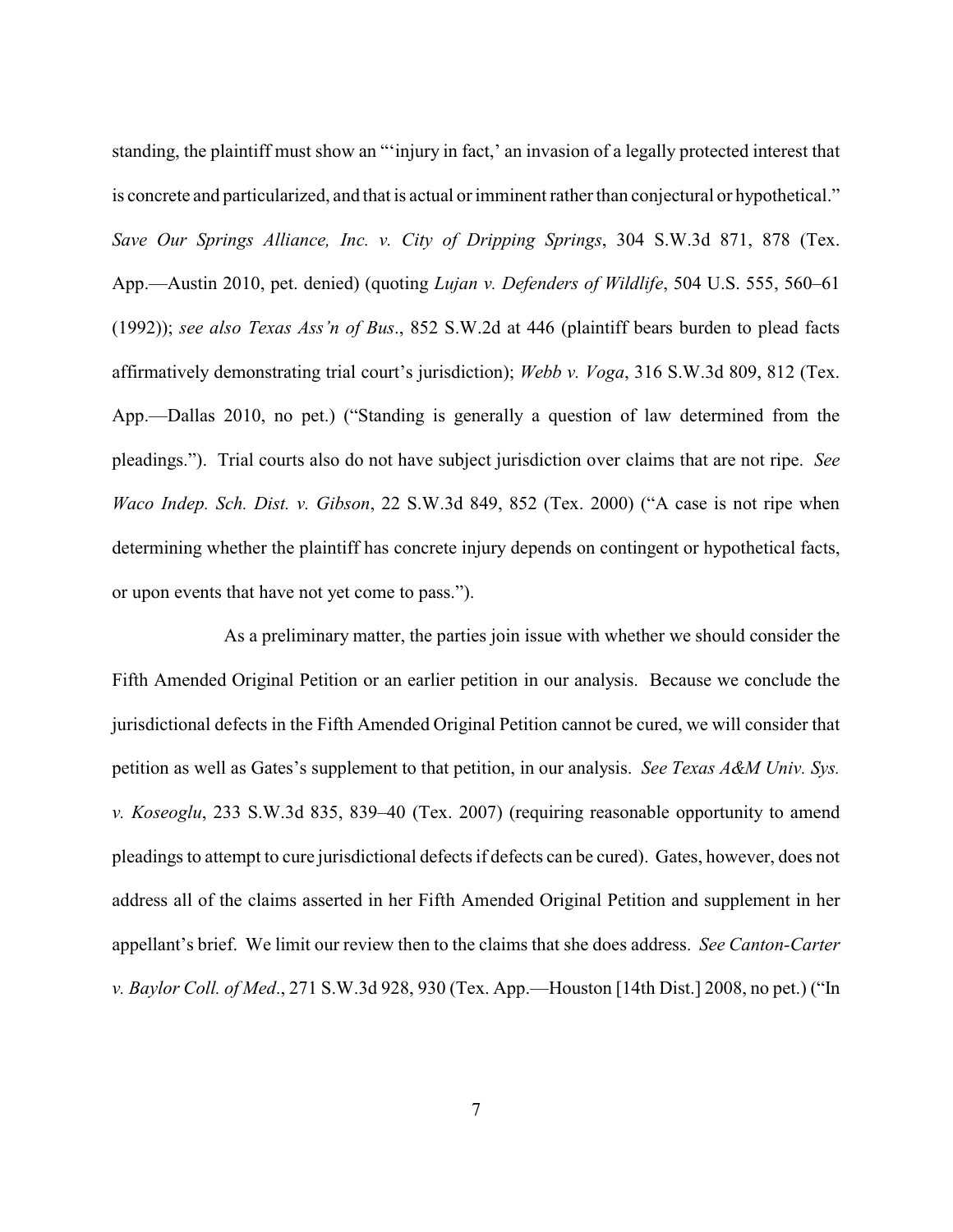the review of a civil case, an appellate court has no discretion to consider an issue not raised in an appellant's brief." (citation omitted)).**<sup>4</sup>**

In her Fifth Amended Original Petition, Gates alleges constitutional and statutory violations and seeks declaratory, injunctive, and mandamus relief, as well as attorney's fees. *See* U.S. Const. amend. I (freedom of religion), XIV (due process and equal protection); Tex. Const. art. I, §§ 6 (freedom of worship), 13 (open courts), 19 (due course of law); Tex. Civ. Prac. & Rem. Code §§ 37.001–.011. Gates argues on appeal that the Department violated her due process and due course of law rights, her right to familial integrity, her equal protection rights, her right to privacy, her free exercise of religion rights, and her right to confidentiality and a "thorough investigation" of the report of child abuse as provided by Texas statutes. *See* Tex. Fam. Code §§ 261.201, .301(a).

Among her arguments, Gates urges that all she was required to plead with respect to her declaratory requests was "facts which evidence the existence of a justiciable controversy as opposed to a hypothetical and abstract dispute." A request for declaratory relief, however, "does **<sup>5</sup>**

Gates acknowledges that her brief "does not specifically address every fact and claim pled **<sup>4</sup>** . . . in her Fifth Amended Petitions."

<sup>&</sup>lt;sup>5</sup> In her other arguments, Gates addresses: (i) her request for injunctive relief; (ii) her equal protection claims based upon the "inordinate" delay in the ARIF and the "cumulative treatment she received from [the Department] between 2000 and 2010"; (iii) her due process and due course of law claims arising from the conduct of the ARIF and the Department's conduct in this litigation; (iv) her claim of injury to her reputation by the Department's actions, including "labeling her as a child abuser" and releasing confidential information about her, and (v) her freedom of religion claim. As to her equal protection claim, Gates contends that she only had to plead that she was treated differently from others without a rational basis for such treatment to demonstrate the trial court's jurisdiction to hear her equal protection claim. *See Village of Willowbrook v. Olech*, 528 U.S. 562, 564 (2000) (per curiam) (recognizing "equal protection claims brought by 'class of one'"). As to her freedom of religion claim, she contends that the Department's conduct and practices evidence a "pervasive faith-based animus towards her and her family."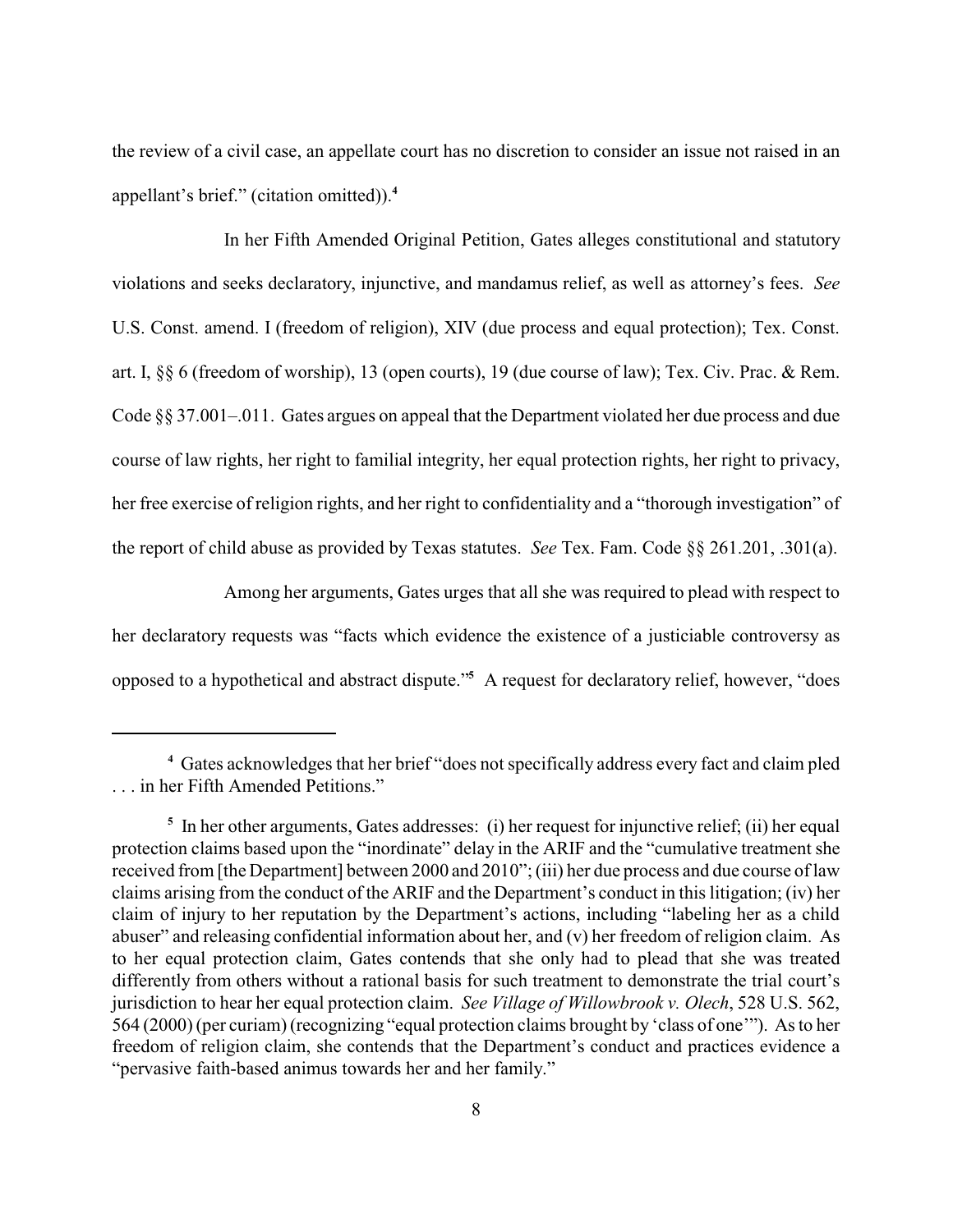not alter a suit's underlying nature." *Heinrich*, 284 S.W.3d at 370–71. It is well established that "the UDJA does not enlarge the trial court's jurisdiction but is 'merely a procedural device for deciding cases already within a court's jurisdiction.'" *See Texas Dep't of Transp. v. Sefzik*, 355 S.W.3d 618, 621–22 (Tex. 2011) (citations omitted). Asserting claims under UDJA without more then did not confer jurisdiction on the trial court.

This Court addressed similar issues in *L.C. v. Texas Department of Family and Protective Services*.<sup>6</sup> In that case, the Department investigated, made "an administrative 'summary finding' of 'reason to believe'" that a parent was a "'designated perpetrator' responsible for the 'abuse of a child,'" and placed the parent's name in the registry of reported child-abuse cases. *L.C.*, 2009 Tex. App. LEXIS 8778, at \*2 (citing Tex. Fam. Code § 261.002(a); 40 Tex. Admin. Code  $\S$ § 700.511(b)(1), .512(b)(2)). The parent who was employed as a health care provider sued the Department asserting, among other claims, that her due process rights were violated. *Id*. at \*9–10. She alleged that the Department had "impaired the fundamental and constitutionally protected interest possessed by Appellant, as a parent, in the care, custody, and control of her children" and "hindered the liberty interest and property interest which the [Texas] and United States Constitution[s] grant to appellant to pursue her chosen profession." *Id*. at \*9. She also challenged the Department's procedure for its investigation. *Id*. at \*10–11. The Department filed a plea to the jurisdiction, which the trial court granted. *Id*. at \*1.

We continue to recognize the concerns raised in the concurring opinions about the **<sup>6</sup>** Department's child-abuse registry. *See L.C. v. Texas Dep't of Family & Protective Servs*., No. 03- 07-00055-CV, 2009 WL 3806158, at \*5–7 (Tex. App.—Austin Nov. 13, 2009, no pet.) (mem. op.).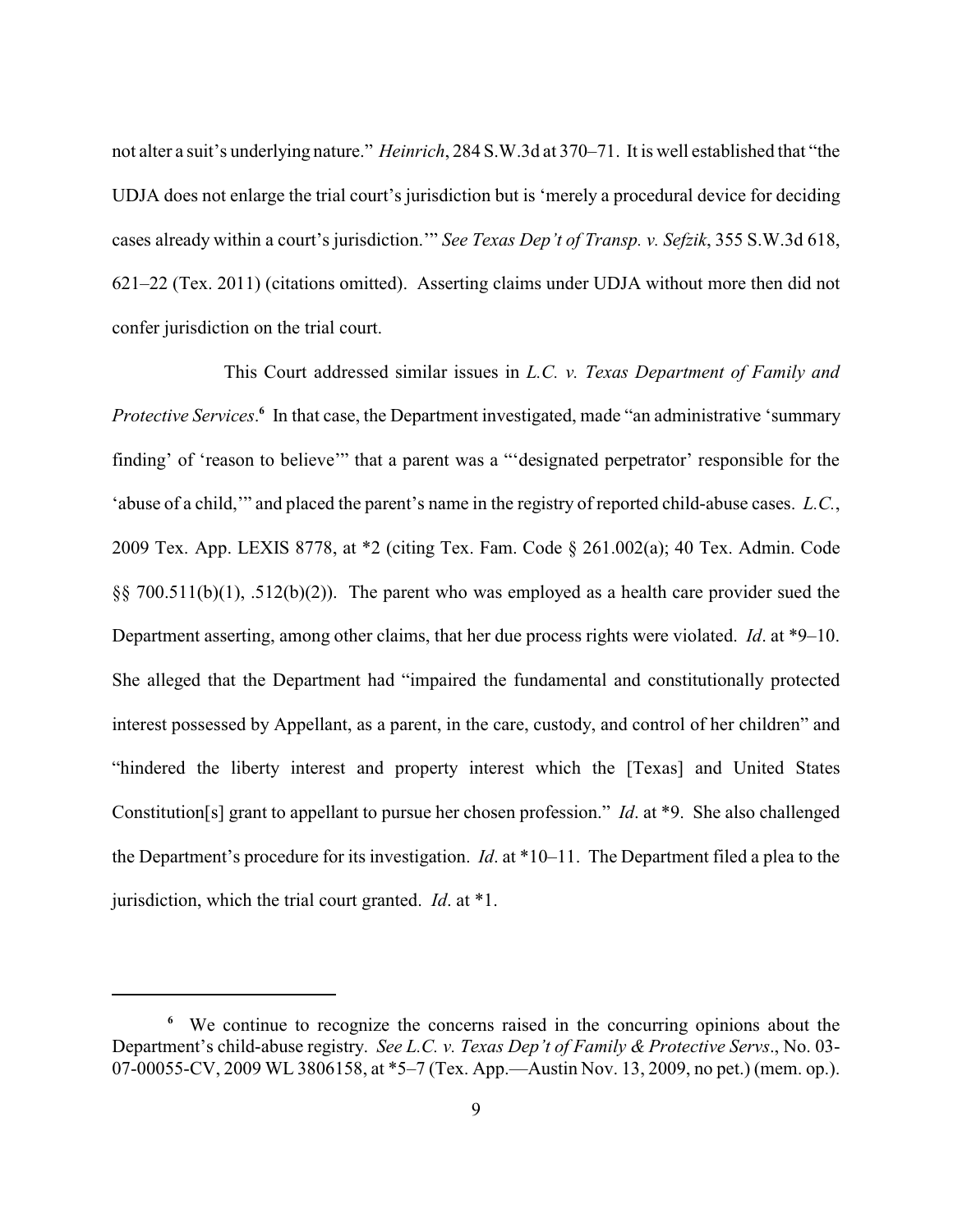On appeal, this Court upheld the trial court's order granting the plea. We concluded that the parent's "relationship with her children was not legally affected by the Department's actions," *id*. at \*9, noting that she "did not lose custody or visitation of her children or otherwise have her parental rights affected in any way." *Id.* at \*8. We also held that her claims concerning employment were not ripe. *Id*. at \*10. We considered the fact that, as of the time of her suit, the parent had not had her employment adversely affected. *Id*. We further concluded that, even if her employment had been adversely affected, "employment difficulties that may result from being stigmatized as a child abuser do not by themselves implicate due process." *Id*. at \*11–12 (citing and quoting, among other authorities, *Siegert v. Gilley*, 500 U.S. 226, 234 (1991) (damage to reputation and resulting impairment of future employment prospects insufficient to establish due process violation); *Smith v. Siegelman*, 322 F.3d 1290, 1298 (11th Cir. 2003) ("deleterious efforts that flow directly from sullied reputation, such as adverse impact on job prospects are normally insufficient" to show a due process deprivation); *Vander Zee v. Reno*, 73 F.3d 1365, 1369 (5th Cir. 1996) ("Neither harm to reputation nor consequent impairment of future employment are constitutionally cognizable injuries.")). We explained: "To show that CPS's abuse determination implicated her due process rights, [the parent] must show that the [Department's] conduct deprived [her] of a previously recognized property or liberty interest in addition to damaging [her] reputation." *See id*. at \*12. (citations omitted). Finally, we concluded that the parent had not stated a due process violation based upon the Department's procedure in its investigation. *See id*. at \*10–11.

Similarly, Gates did not allege or present evidence that the Department's challenged actions had "legally affected" her relationship with her children or that she had been precluded from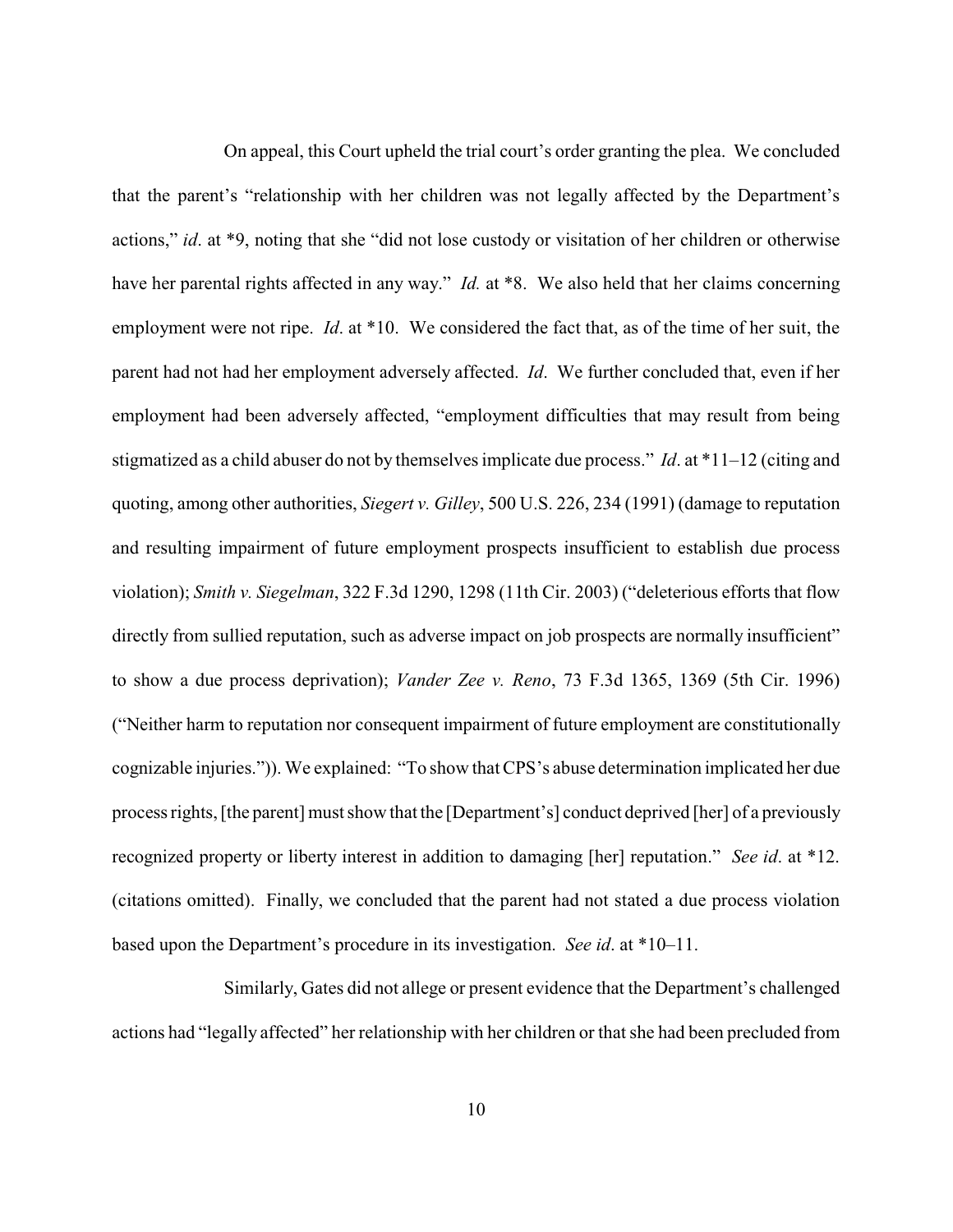adopting or working in childcare.<sup>7</sup> See id.; see also Croft v. Westmoreland Cnty. Children & Youth *Servs*., 103 F.3d 1123, 1125–26 (3rd Cir. 1997) ("Whatever disruption or disintegration of family life the [parent] may have suffered as a result of [a] child abuse investigation does not, in and of itself, constitute a constitutional deprivation."). Gates also failed to plead facts to support a protected property interest in addition to damage to her reputation or an interest that would entitle her to greater process than she received during the Department's investigation. *See L.C*., 2009 Tex. App. 8778, at \*10–11 ("[T]o have a procedural due process cause of action, the plaintiff must establish a protectable property interest separate and apart from the rules themselves." (quoting *Alford v. City of Dallas*, 738 S.W.2d 312, 316 (Tex. App.—Dallas 1987, no writ)); *see also* Tex. Fam. Code § 261.309(d) (allowing Department to postpone review until pending civil or criminal proceeding completed); 40 Tex. Admin. Code § 700.516(e) (allowing Department to postpone the conduct of ARIF when litigation pending relating to same acts or omissions involved in Department's finding of abuse). Further, Gates does not contend that the registry is itself unconstitutional. *See L.C.*, 2009 Tex. App. LEXIS 8778, at \*7 ("While having one's name placed in a child-abuse registry is almost certainly upsetting for parents who believe they are innocent, there

As to Gates's claims based upon the alleged unauthorized release of information, Gates **<sup>7</sup>** requested declaratory relief concerning the Department's alleged release of information without a hearing before an administrative law judge and injunctive relief from future releases. The Department is statutorily authorized to disclose confidential information "for purposes consistent with this code and applicable federal or state law or under rules adopted by an investigating agency." *See* Tex. Fam. Code § 261.201. We also note that, during this litigation as well as the prior proceedings, Gates has continuously disclosed her placement on the central registry. *Cf. Gates*, 252 S.W.3d at 92; *L.C.*, 2009 WL 3806158, at \*1 n.1 (parent challenging placement on central registry identified by pseudonym and record sealed).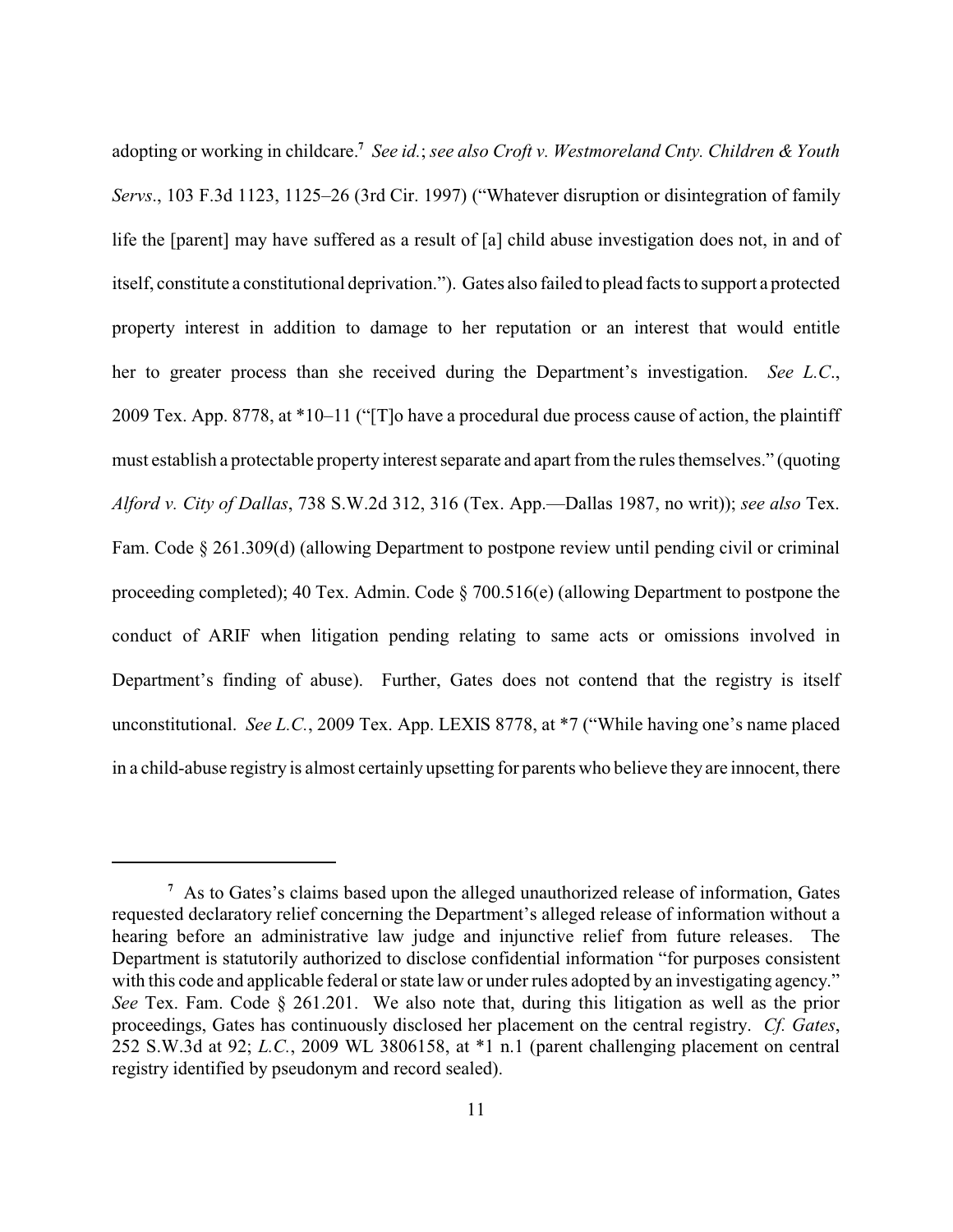is no legal right not to be 'tarnished' in such a manner. Child abuse registries are constitutional." (citations omitted)).

We also are mindful that, among appellees' asserted grounds in their pleas, they contended that the trial court did not have jurisdiction over Gates's claims against the Department based upon sovereign immunity. *See Heinrich*, 284 S.W.3d at 371–73 (addressing whether governmental entities or their officers in their official capacities are proper parties to a suit seeking declaratory relief for alleged ultra vires actions and concluding that sovereign immunity does not prohibit "suits to require state officials to comply with statutory or constitutional provisions"). For suits against a state agency, a plaintiff must "establish the state's consent" to suit, *see Texas Dep't of Transp. v. Jones*, 8 S.W.3d 636, 638 (Tex. 1999), or that immunity is inapplicable, *see Heinrich*, 284 S.W.3d at 372. "[T]he UDJA does not waive the state's sovereign immunity when the plaintiff seeks a declaration of his or her rights under a statute or other law." *Sefzik*, 355 S.W.3d at 621. Claims may be brought under the UDJA against a state official "for nondiscretionary acts unauthorized by law" under the ultra vires exception, but not against the state agency. *Id.* at 621. To the extent then that Gates's claims are ultra vires claims, the Department was not a proper party. *See id.*; *Heinrich*, 284 S.W.3d at 371–73.

Informed by the analysis and holdings in *L.C.* and *Heinrich*, we conclude that the trial court did not errin granting the Department's pleas to the jurisdiction and dismissing Gates's claims asserted against the Department in her Fifth Amended Original Petition.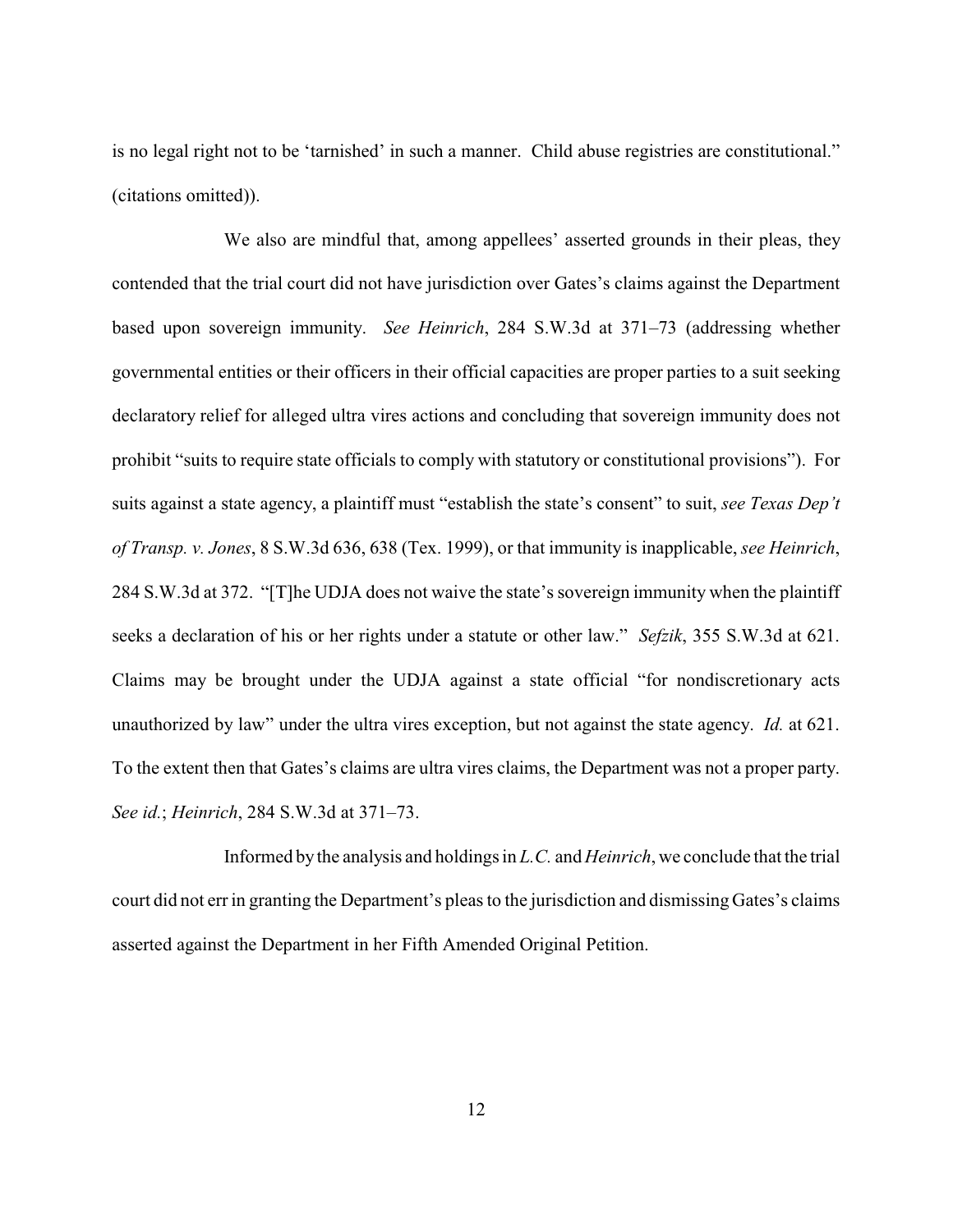## *APA Claim*

As to her supplemental petition to her Fifth Amended Original Petition, Gates alleged that the Department's actions amounted to rules and that the Department failed to comply with the Administrative Procedure Act (APA) in adopting these rules. *See* Tex. Gov't Code § 2001.003(g) (defining "rule" to mean "a state agency statement of general applicability . . . ."). Gates urges that the Department violated the APA by "manufacturing rules without first complying with the rulemaking procedure mandated by the APA." The APA allows a person to challenge the validity or applicability of an agency rule pursuant to a declaratory judgment action "if it is alleged that the rule or its threatened application interferes with or impairs, or threatens to interfere with or impair, a legal right or privilege of the plaintiff." *Id*. § 2001.038(a). Even were we to conclude that Gates alleged a threatened legal right or privilege, Gates has not identified an "agency statement of general applicability." *See id.* § 2001.003(g); *El Paso Hosp. Dist. v. Texas Health & Human Servs. Comm'n,* 247 S.W.3d 709, 714 (Tex. 2008)) ("The term 'general applicability' under the APA references 'statements that affect the interest of the public at large such that they cannot be given the effect of law without public input.'" (quoting *Railroad Comm'n v. WBD Oil & Gas Co.*, 104 S.W.3d 69, 79 (Tex. 2003)). Her claims focus on the Department's specific conduct directed toward her. She thus failed to establish the Department's consent to suit as to her purported APA claim. *See Jones*, 8 S.W.3d at 638. We overrule Gates's first issue.

## *Claims Against Heiligenstein*

In her second issue, Gates contends that the trial court erred in granting Heiligenstein's motion for summary judgment. She contends that, because she sued the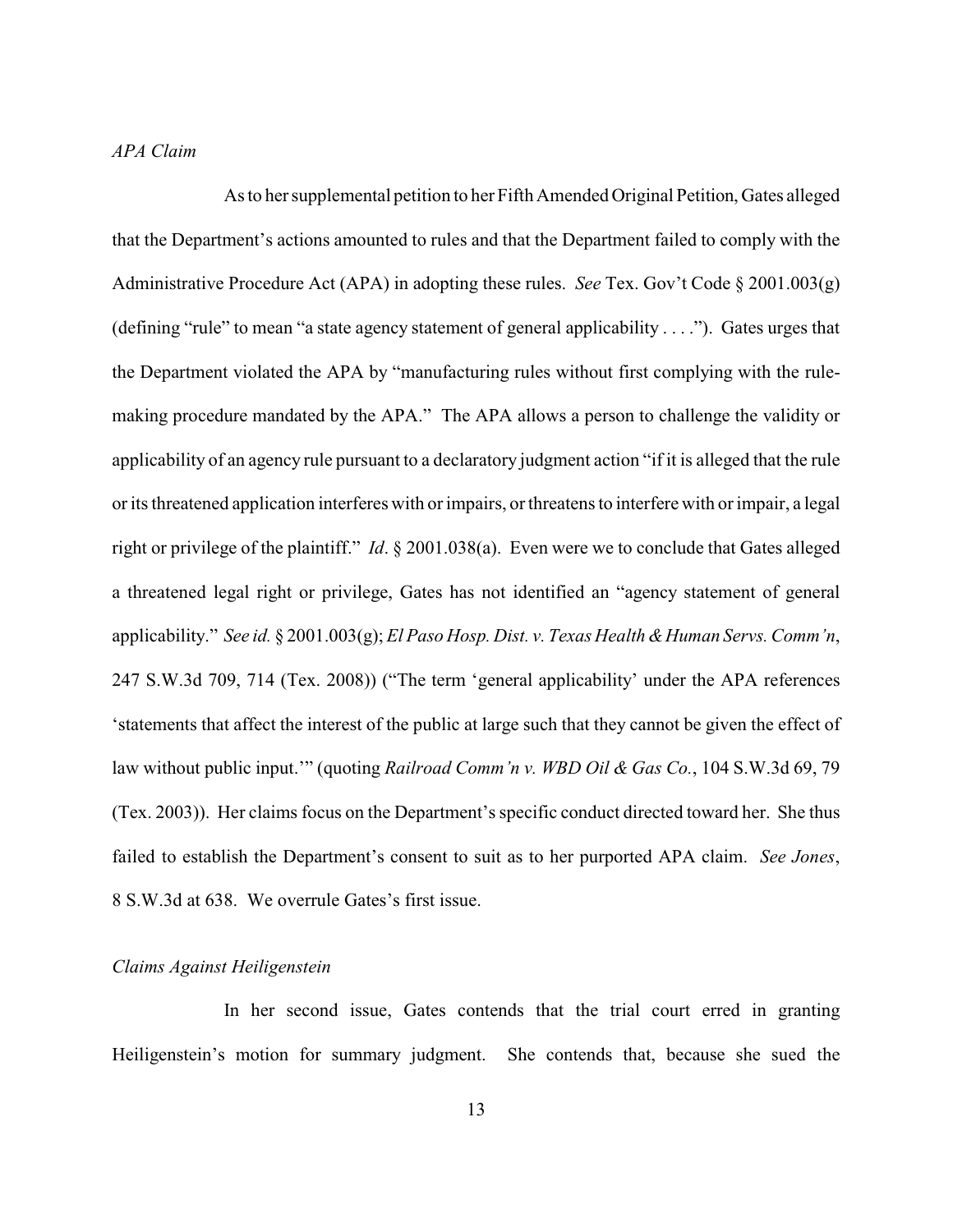Commissioner in her official capacity, the claims against the Department apply equally to her. To the extent that Gates was alleging that Heiligenstein acted ultra vires and sought prospective injunctive relief, Gates properly named Heiligenstein as a party for those claims. *See Heinrich*, 284 S.W.3d at 372.

Heiligenstein, however, sought summary judgment, among other grounds, based upon res judicata, and Gates has not challenged that ground on appeal. *See Rogers v. Ricane Enters., Inc.*, 772 S.W.2d 76, 79–80 (Tex. 1989) ("When a trial court's order granting summary judgment does not specify the ground or grounds relied on for the ruling, summary judgment will be affirmed on appeal if any of the theories advanced are meritorious."); *Canton-Carter*, 271 S.W.3d at 930 (appellate courts have no discretion to consider issue not raised in appellant's brief); *Cruikshank v. Consumer Direct Mortg., Inc.*, 138 S.W.3d 497, 502–03 (Tex. App.—Houston [14th Dist.] 2004, pet. denied) (holding that a general issue statement that trial court erred in granting summary judgment "only sufficient to preserve a complaint if the specific ground challenged on appeal is supported by argument"); *see also* Tex. R. App. P. 38.1 (requisites of appellant's brief). Thus, Gates has failed to preserve complaint as to the summary judgment granted in favor of Heiligenstein. *See Cruikshank*, 138 S.W.3d at 502–03. On this basis, we overrule Gates's second issue.

### **CONCLUSION**

For these reasons, we affirm the trial court's orders.